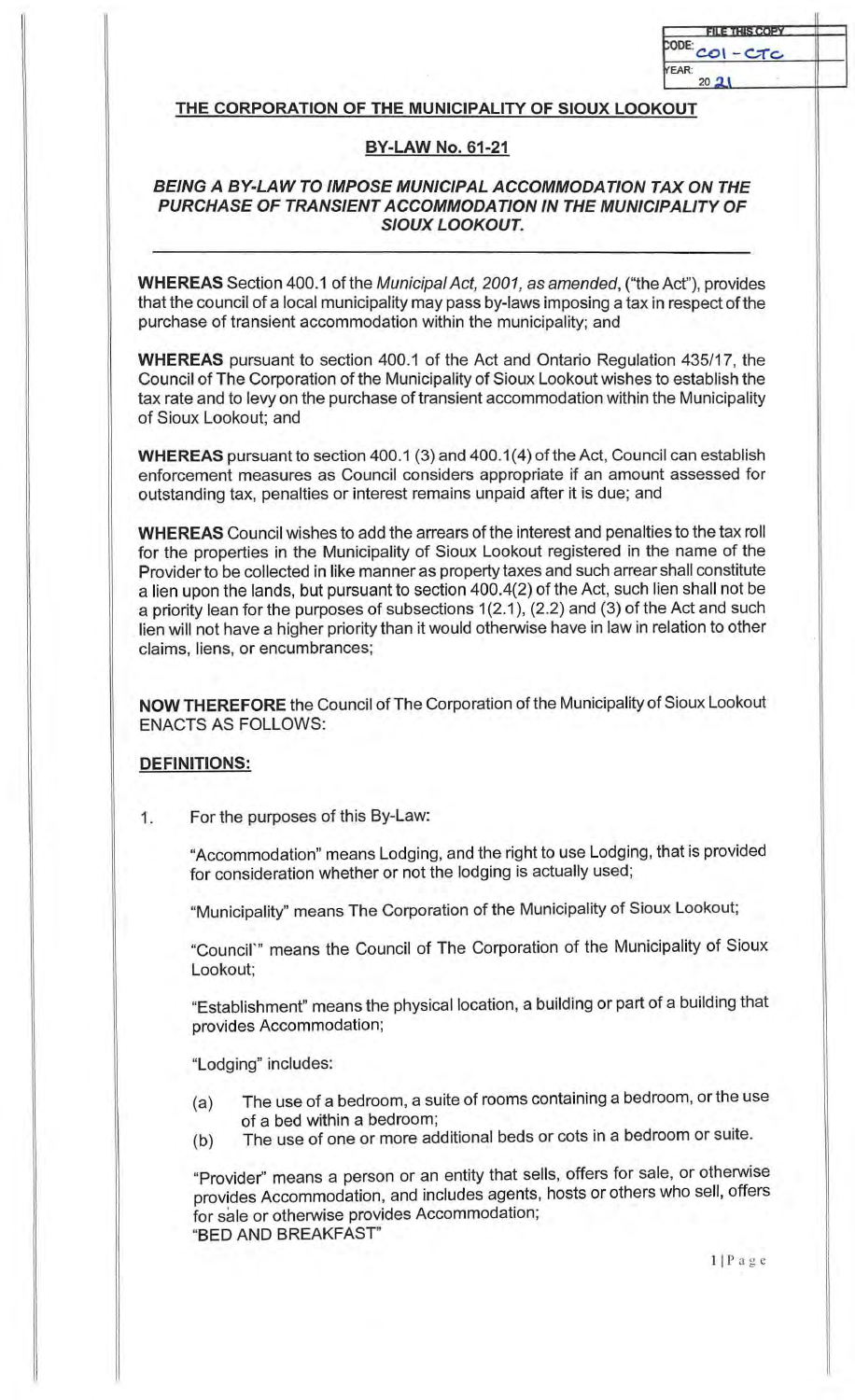A single-detached dwelling or part of a detached dwelling which is used or maintained for the accommodation of the travelling or vacationing public, in which the owner resides and supplies lodgings with or without meals for hire or pay but does not include a group home.

### "CAMPSITE"

A parcel of land within a camping establishment that is maintained as a site for the location and temporary occupation of a tent, tent trailer or recreational vehicle, but not a mobile home.

## "CAMPING ESTABLISHMENT"

Lands used for the parking and temporary use for at least five (5) campsites occupied by tents, trailers, motor homes, truck campers and recreational vehicles and accessory uses and facilities such as administrative offices, sanitary facilities, recreational facilities and an accessory convenience store.

#### "HOSTEL"

An establishment providing short-term, semi-private commercial or non-profit accommodation, which may include some limited accessory uses such as restaurants or meeting rooms.

#### "HOTEL"

Premises used by a business establishment to cater to the needs of the travelling public by providing sleeping accommodation in rooms or suites, and may include an accessory restaurant and meeting rooms.

#### "HUNTING AND FISHING CAMP"

A tourist establishment that provides accommodation throughout all or part of the year and that has facilities for serving meals and furnishes equipment, supplies or services to persons in connection with angling, hunting, camping or recreational purposes and may include liquor licensed premises, accessory retail facilities, and accommodation facilities for staff.

#### "MOTEL"

One or more buildings for the purpose of catering to the needs of the traveling public by furnishing sleeping accommodation, provided that each guest room may be entered from a separate entrance to the outside

"Purchaser'' means a person who purchases Accommodation;

"Purchase Price" means the price for which Accommodation is purchased, including the price paid, and/or other consideration accepted by the Provider in return for the Accommodation provided, but does not include the Goods and Services Tax imposed by the Government of Canada or the Provincial Sales Tax imposed by the Province of Ontario (collectively, the Harmonized Sales Tax).

"Municipal Accommodation Tax" or "MAT' means the tax imposed under this Bylaw.

### **APPLICATION**

2. A Purchaser shall, at the time of purchasing Accommodation, pay the Municipal Accommodation Tax in the amount of four (4) per cent of the Purchase Price of Accommodation provided for a continuous period of 30 days or less provided in a hotel, motel, bed and breakfast, Airbnb and Hostel in which Accommodation is provided.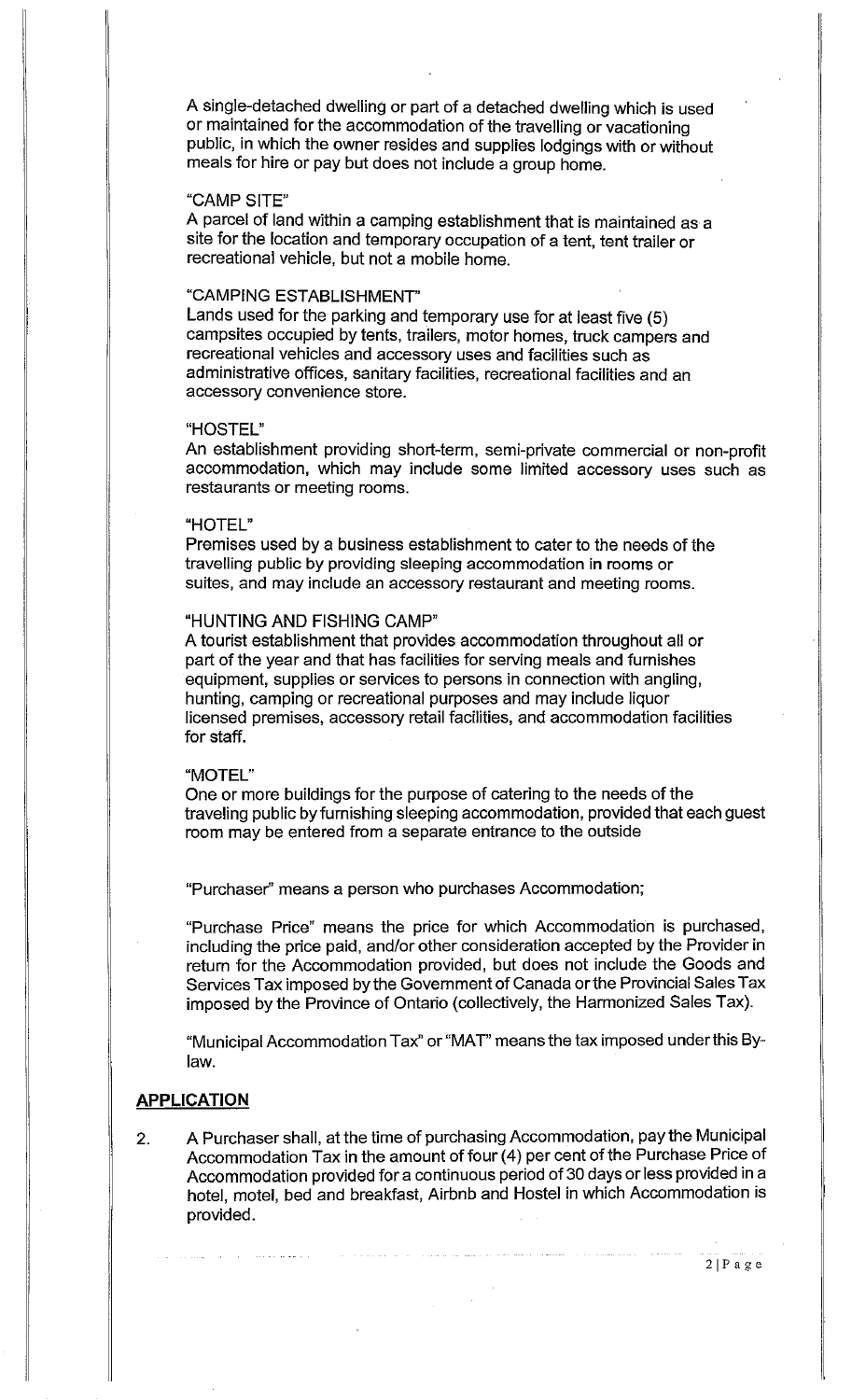(a) For greater certainty, the continuous period referred above is not disrupted by the purchase of different rooms, suites, beds or other lodging in the same establishment in the course of the continuous period.

## **EXEMPTIONS**

- 3. The collection of the Municipal Accommodation Tax imposed under this Bylaw does not apply to:
	- (a) The Crown, every agency of the Crown in right of Ontario and every authority, board, commission, corporation, office, or organization of persons a majority of whose directors, members or officers are appointed or chosen by or under the authority of the Lieutenant Governor in Council or a member of the Executive Council;
	- (b) Every board as defined in subsection 1(1) of the Education Act;
	- (c) The purchase of transient accommodation at a university or a college of applied arts and technology or post-secondary institution whether or not affiliated with a university, the enrolments of which are counted for purposes of calculating operating grants entitlement from the Crown,
	- (d) Every hospital referred to in the list of hospitals and their grades and classifications maintained by the Minister of Health and Long-Term Care under the Public Hospitals Act and every private hospital operated under the authority of a license issued under the Private Hospitals Act;
	- (e) Every long-term care home as defined in subsection  $2(1)$  of the Long-Terrn Care Homes Act, 2007 and hospices;
	- (f) Accommodations provided as Shelter;
	- (g) Accommodations provided by treatment center that received provincial aid under the Ministry of Community and Social Services Act;
	- (h) Accommodations provided by house of refuge, or lodging for the reformation of offenders;
	- (i) Accommodations provided by charitable, non-profit philanthropic corporation organized as shelters for the relief of the poor or for emergency;
	- (i) Camp Site;
	- (k) Camping Establishment;
	- (I) Hunting and Fishing Camp.

## **REGISTRATION OF ACCOMMODATION ESTABLISHMENT**

- 4. Providers who operate an Establishment prior to the enactment of this By-law shall register their Establishment with the Municipality by submitting a completed Accommodation Establishment Information Form (Schedule A) to the Municipality before December 31, 2019.
- 5. Providers who begin to operate an Establishment shall register their Establishment with the Municipality by submitting a completed Accommodation Establishment Information Form (Schedule A) within thirty

31Page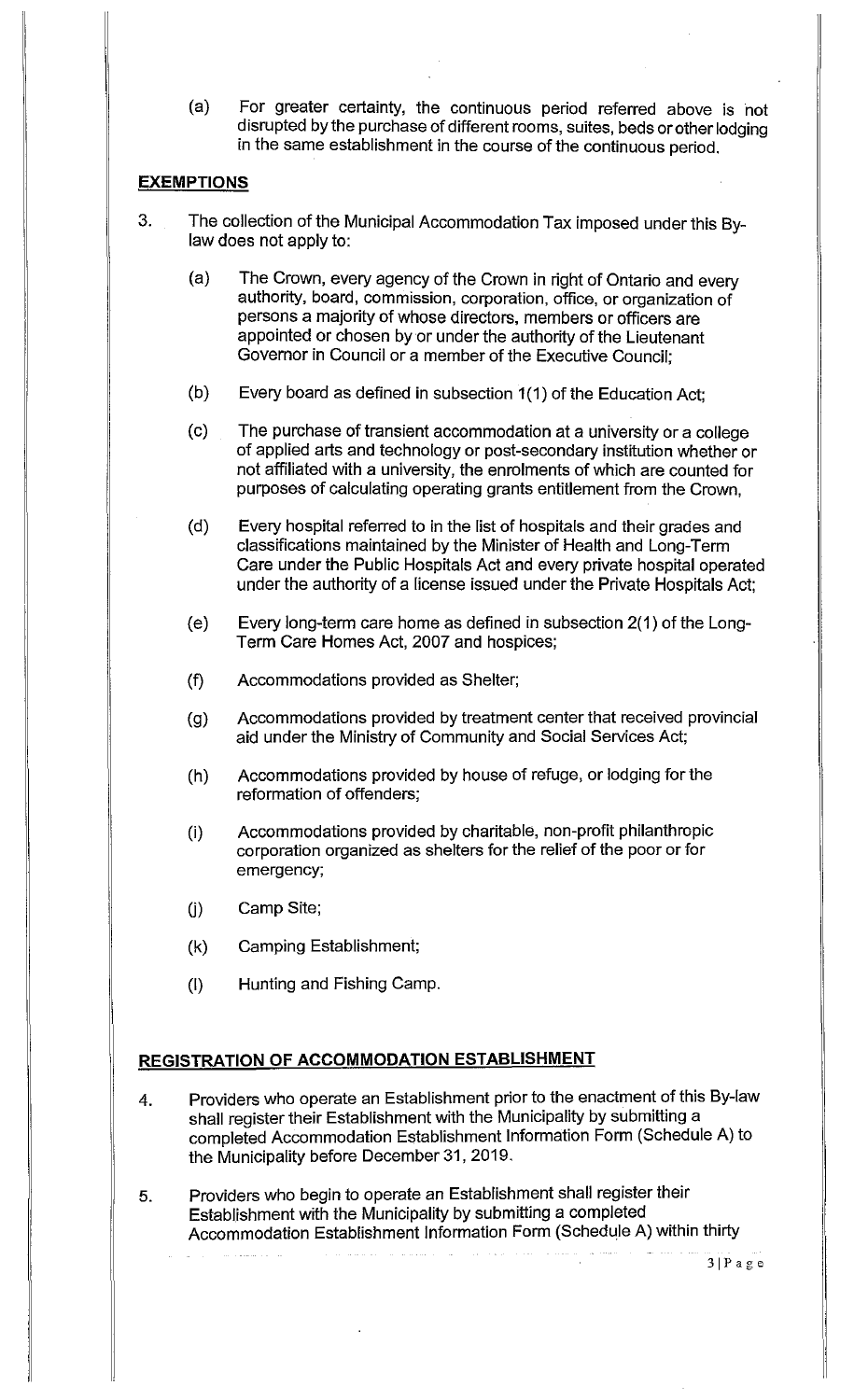(30) days of the date of commencement for their operation.

6. Where there are any changes to the information provided, Providers shall update and submit the Accommodation Information Form (Schedule A) to the Municipality within thirty (30) days of the change. .

# **TAX COLLECTED AND STATEMENT SUMITIED**

- 7. A provider shall collect the MAT from the Purchaser at the time the Accommodation is purchased.
- 8. The amount of the MAT shall be identified as a separate item or charge on a bill, receipt, invoice or similar document issued by the Provider in respect of the Accommodation on which the tax is imposed and the item shall be identified as "Municipal Accommodation Tax"
- 9. A Provider shall remit to the Municipality of Sioux Lookout the Municipal Accommodation Tax collected.
	- a) Providers who remit the Harmonized Sales Tax (HST) monthly shall remit the amount of the Municipal Accommodation Tax that is collectible on a monthly basis; the Provider shall remit the Municipal Accommodation Tax that is collectible for the previous month on or before the last day of every month, and shall submit the Municipal Accommodation Tax Return Form (Schedule B) as required forthe purposes of administrating and enforcing this By-law; and,
	- b) Providers who remit HST quarterly, annually, or who are not registered to remit HST, shall remit the amount of the MAT that is collectible on a quarterly basis; the Provider shall remit the MAT that is collectible for the previous quarter on or before the last day of the month following the end of the quarter and shall submit the Municipal Accommodation Tax Return Form (Schedule B) to the Municipality for the purposes of administrating and enforcing this By-law.

# **DELEGATION OF AUTHORITY**

- 10. The CAO, or designate, is hereby delegated the authority to enter into agreements, including all necessary documents ancillary thereto, with another person or entity as the agent for the Municipality, providing for the implementation and collection of the Municipal accommodation tax, all in a form satisfactory to Legal Services.
- 11. The CAO, or designate, is hereby delegated the authority to enter into agreements, including all necessary documents ancillary thereto, with Eligible Tourism Entity(ies) that receive(s) an amount paid to the entity is used for the exclusive purpose of promoting tourism, and the agreements may provide for other matters, all in a form satisfactory to Legal Services.
- 12. The CAO, or designate, shall be responsible for the administration of this By-law, including but not limited to approvals, appeals, enforcement, collection, and for instructing Legal Services to take such legal action as may be considered appropriate.

# **LATE REMITTANCES & INTEREST PENALTIES**

13. That the Municipality charge the full amount of the MAT due on the first day of default based on full occupancy of the Established until the actual amount of the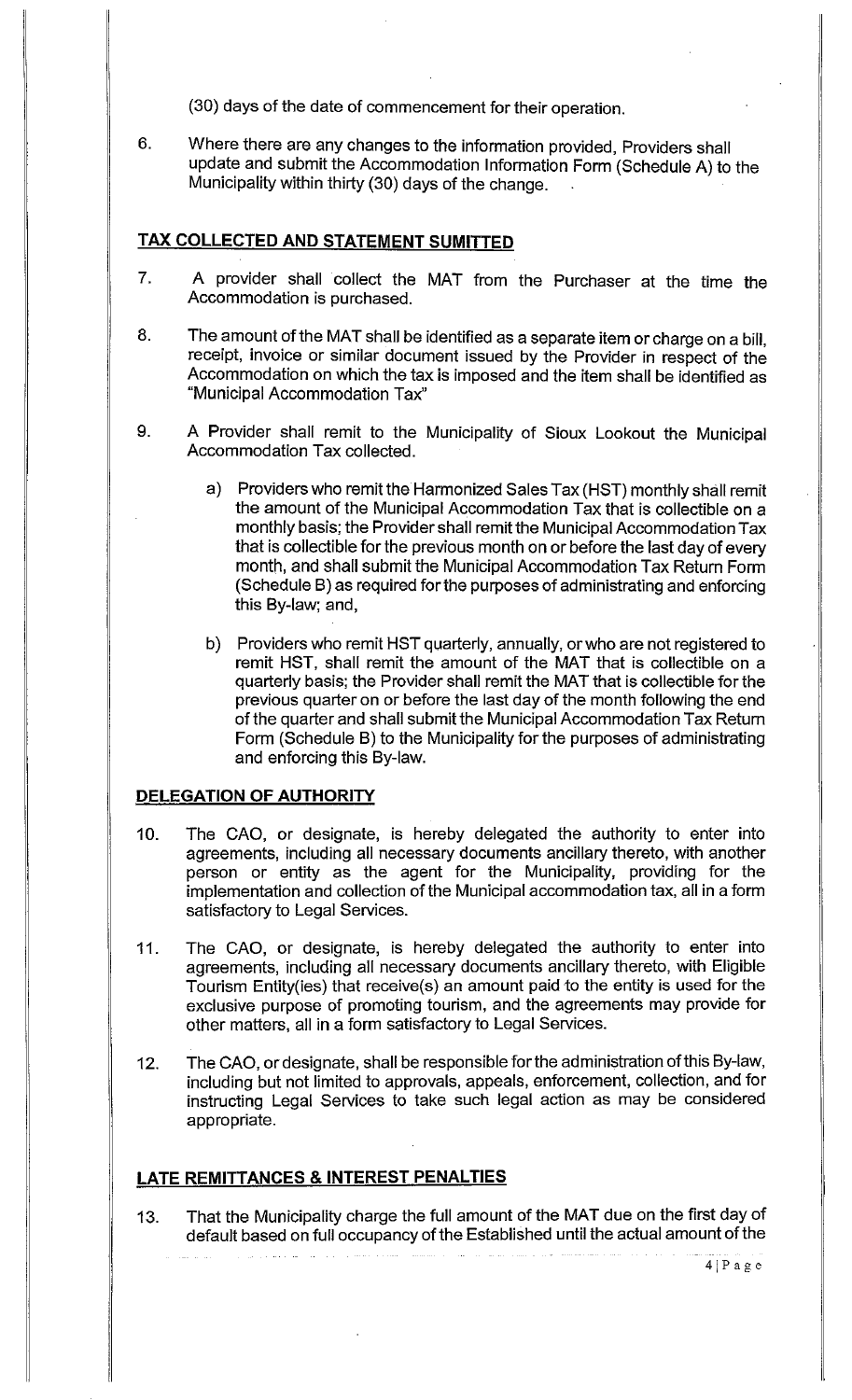MAT owning is submitted by the Establishment. At which time, the Municipality will adjust their account accordingly.

14. That an interest charge of 1.25 per cent each month of the amount of MAT due and unpaid, be imposed for non-payment of taxes on the first day of each month and subsequent months following the first day of default.

## **LIENS**

15. All MAT penalties and interest that are past due shall be deemed to be in arrears, and may be added to the tax roll for any real property in the Municipality of Sioux Lookout registered in the name of the Provider to be collected in like manner as property taxes and shall constitute a lien upon the lands, but such lien shall not be a priority lien for the purposes of subsections 1 (2.1 ), (2.2) and (3) of the Municipal Act, 2001, as amended and such lien will not have a higher priority than it would otherwise have in law in relation to other claims, liens and encumbrances.

## **AUDIT AND INSPECTION**

- 16. The Provider shall keep books of account, records, and documents sufficient to furnish the Municipality or its agent with the necessary particulars on sales of Accommodations, amount of MAT collected and remittance.
- 17. The Municipality or its agent may inspect and audit all books, documents, transactions and accounts of the Providers and require the Providers to produce copies of any documents or records required for the purposes of administering and enforcing this By-law, as required.

## **OTHER PENALTIES**

- 18. Every Person who contravenes any provision of this By-law is guilty of an offence and in addition to being liable for the payment of the penalty imposed by sections 10 and 11, is liable to a fine and such other penalties as provided for under the Provincial Offences Act, R.S.O. 1990, c. P. 33 and the Municipal Act., 2001 S.O. 2001 c. 25, each as amended:
	- (a) A person who is convicted of an offence under this By-law is liable, for each day or part of a day that the offence continues, to a minimum fine of \$500.00 and a maximum fine of \$10,000.00 and the total of all daily fines for the offence is not limited to \$100,000.00 as provided for in subsection 429(3)2 of the Municipal Act, 2001.
	- (b) When a person has been convicted of an offence under this by-law, the Superior Court of Justice or any court of competent jurisdiction thereafter may, in addition to any penalty imposed of the person convicted, issue an order:
		- i. Prohibiting the continuation or repetition of the offence by the person convicted; and
		- ii. Requiring the person convicted to correct the contravention in the manner and within the period that the court considers appropriate.
- 19. Without limiting the foregoing, the Municipality may establish and use other dispute resolution mechanisms and enforcement measures if an amount assessed for outstanding tax, penalties or interest remains unpaid after it is due, including measures such as garnishment, the seizure and sale of property and the creation and registration of liens as it considers appropriate.